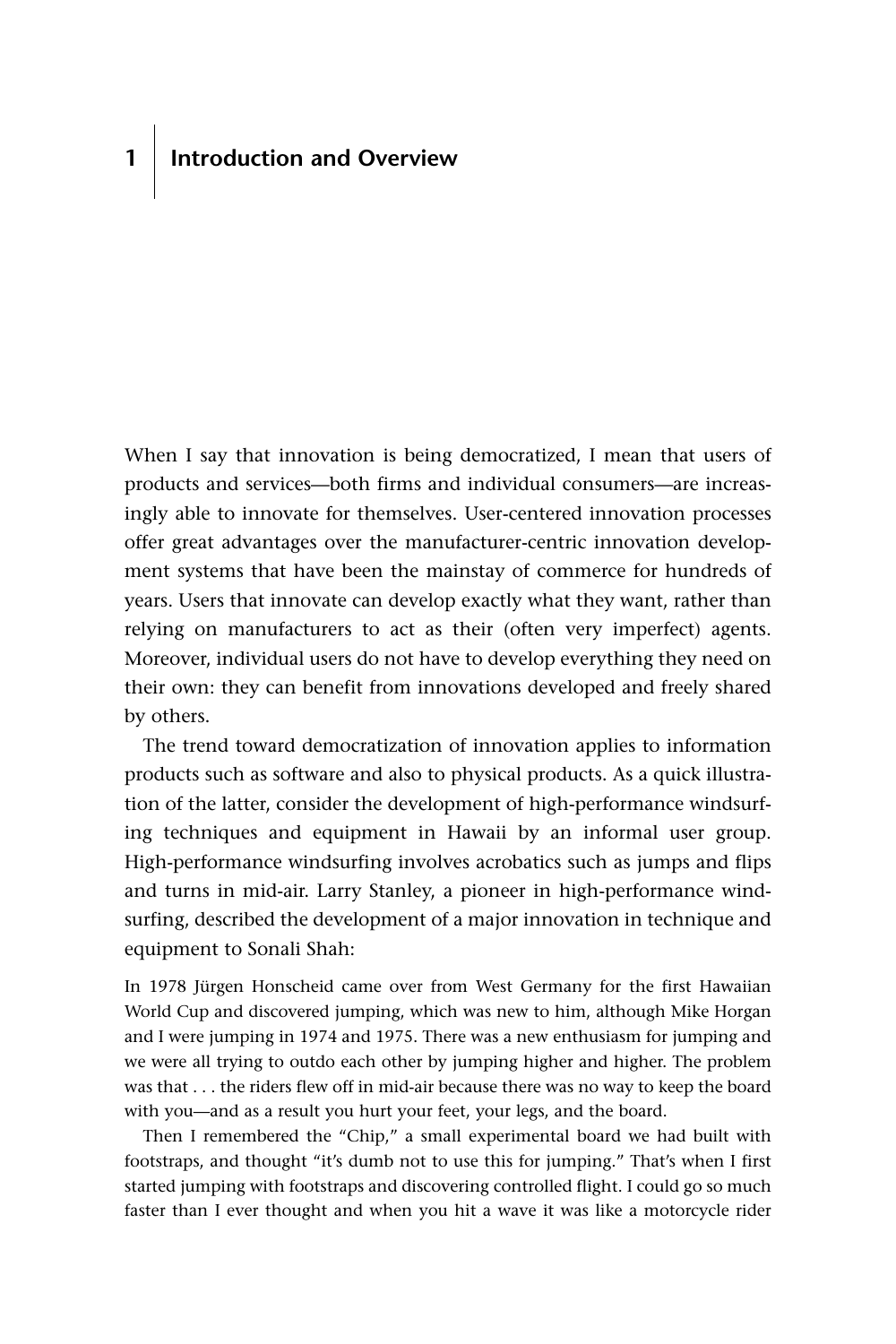**2 Chapter 1**

hitting a ramp; you just flew into the air. All of a sudden not only could you fly into the air, but you could land the thing, and not only that, but you could change direction in the air!

The whole sport of high-performance windsurfing really started from that. As soon as I did it, there were about ten of us who sailed all the time together and within one or two days there were various boards out there that had footstraps of various kinds on them, and we were all going fast and jumping waves and stuff. It just kind of snowballed from there. (Shah 2000)

By 1998, more than a million people were engaged in windsurfing, and a large fraction of the boards sold incorporated the user-developed innovations for the high-performance sport.

The user-centered innovation process just illustrated is in sharp contrast to the traditional model, in which products and services are developed by manufacturers in a closed way, the manufacturers using patents, copyrights, and other protections to prevent imitators from free riding on their innovation investments. In this traditional model, a user's only role is to have needs, which manufacturers then identify and fill by designing and producing new products. The manufacturer-centric model does fit some fields and conditions. However, a growing body of empirical work shows that users are the first to develop many and perhaps most new industrial and consumer products. Further, the contribution of users is growing steadily larger as a result of continuing advances in computer and communications capabilities.

In this book I explain in detail how the emerging process of user-centric, democratized innovation works. I also explain how innovation by users provides a very necessary complement to and feedstock for manufacturer innovation.

The ongoing shift of innovation to users has some very attractive qualities. It is becoming progressively easier for many users to get precisely what they want by designing it for themselves. And innovation by users appears to increase social welfare. At the same time, the ongoing shift of product-development activities from manufacturers to users is painful and difficult for many manufacturers. Open, distributed innovation is "attacking" a major structure of the social division of labor. Many firms and industries must make fundamental changes to long-held business models in order to adapt. Further, governmental policy and legislation sometimes preferentially supports innovation by manufacturers. Considerations of social welfare suggest that this must change. The workings of the intellec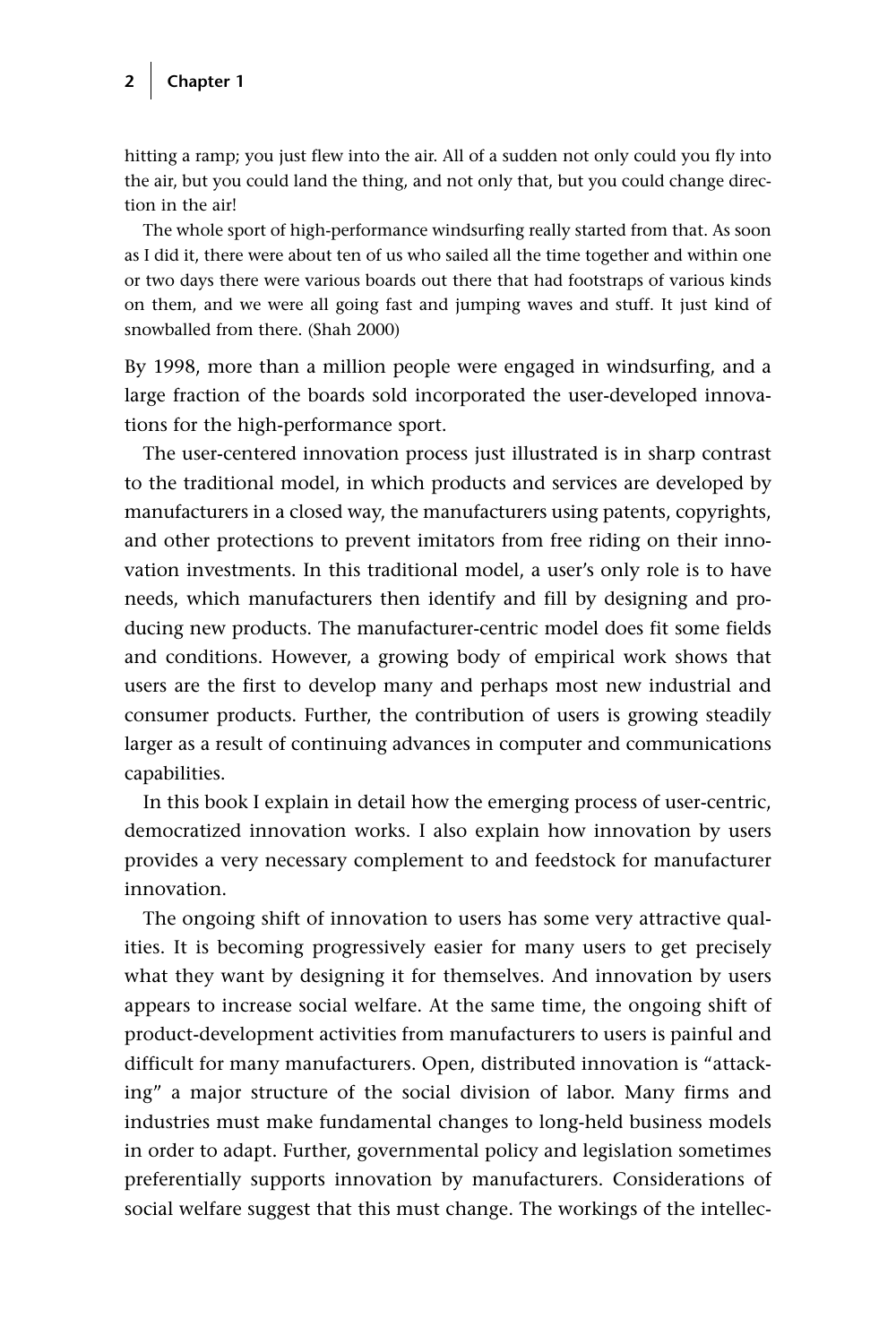tual property system are of special concern. But despite the difficulties, a democratized and user-centric system of innovation appears well worth striving for.

Users, as the term will be used in this book, are firms or individual consumers that expect to benefit from *using* a product or a service. In contrast, manufacturers expect to benefit from *selling* a product or a service. A firm or an individual can have different relationships to different products or innovations. For example, Boeing is a manufacturer of airplanes, but it is also a user of machine tools. If we were examining innovations developed by Boeing for the airplanes it sells, we would consider Boeing a manufacturer-innovator in those cases. But if we were considering innovations in metal-forming machinery developed by Boeing for in-house use in building airplanes, we would categorize those as user-developed innovations and would categorize Boeing as a user-innovator in those cases.

Innovation user and innovation manufacturer are the two general "functional" relationships between innovator and innovation. Users are unique in that they alone benefit *directly* from innovations. All others (here lumped under the term "manufacturers") must sell innovationrelated products or services to users, indirectly or directly, in order to profit from innovations. Thus, in order to profit, inventors must sell or license knowledge related to innovations, and manufacturers must sell products or services incorporating innovations. Similarly, suppliers of innovationrelated materials or services—unless they have direct use for the innovations—must sell the materials or services in order to profit from the innovations.

The user and manufacturer categorization of relationships between innovator and innovation can be extended to specific functions, attributes, or features of products and services. When this is done, it may turn out that different parties are associated with different attributes of a particular product or service. For example, householders are the users of the switching attribute of a household electric light switch—they use it to turn lights on and off. However, switches also have other attributes, such as "easy wiring" qualities, that may be used only by the electricians who install them. Therefore, if an electrician were to develop an improvement to the installation attributes of a switch, it would be considered a user-developed innovation.

A brief overview of the contents of the book follows.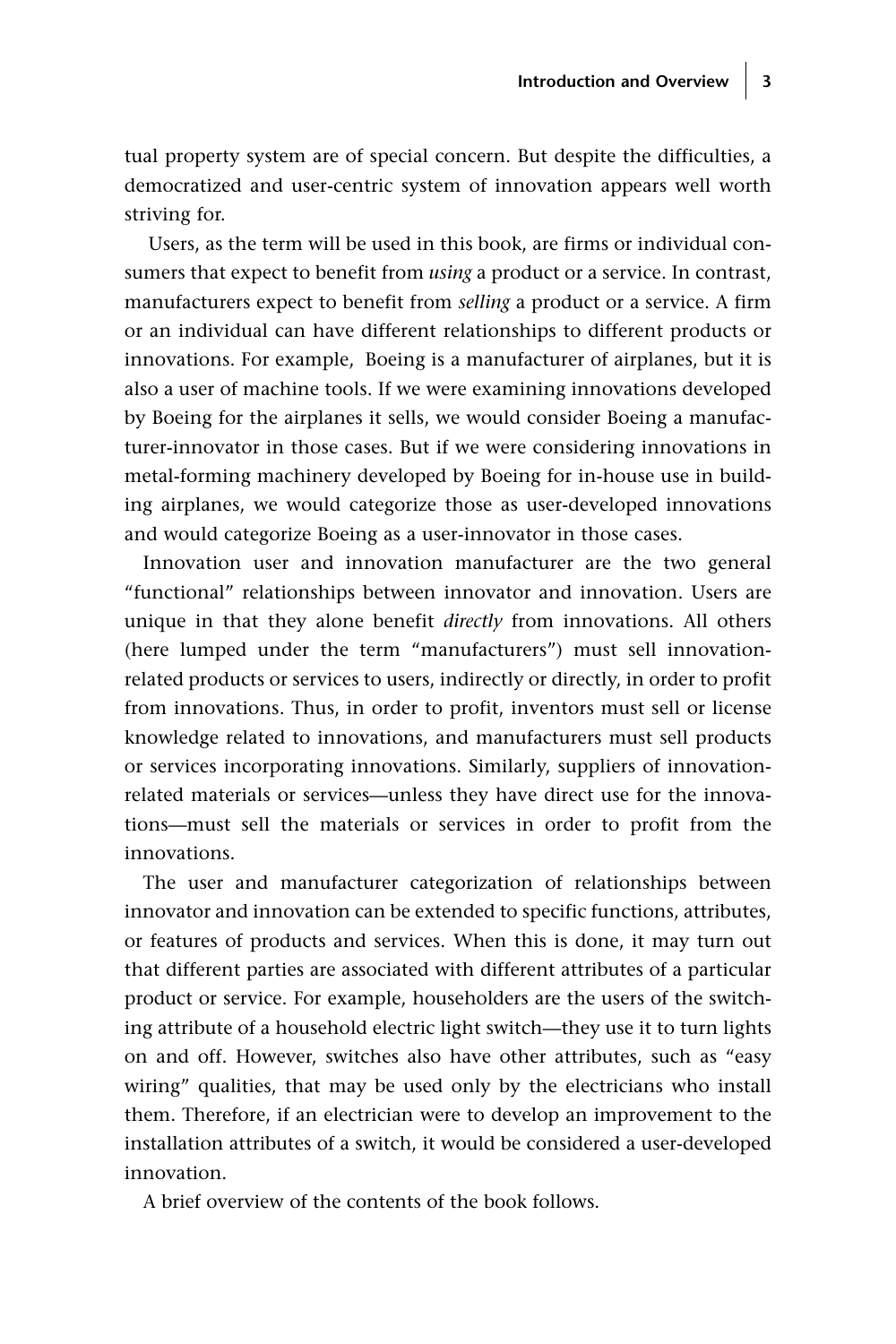## **Development of Products by Lead Users (Chapter 2)**

Empirical studies show that many users—from 10 percent to nearly 40 percent—engage in developing or modifying products. About half of these studies do not determine representative innovation frequencies; they were designed for other purposes. Nonetheless, when taken together, the findings make it very clear that users are doing a *lot* of product modification and product development in many fields.

Studies of innovating users (both individuals and firms) show them to have the characteristics of "lead users." That is, they are ahead of the majority of users in their populations with respect to an important market trend, and they expect to gain relatively high benefits from a solution to the needs they have encountered there. The correlations found between innovation by users and lead user status are highly significant, and the effects are very large.

Since lead users are at the leading edge of the market with respect to important market trends, one can guess that many of the novel products they develop for their own use will appeal to other users too and so might provide the basis for products manufacturers would wish to commercialize. This turns out to be the case. A number of studies have shown that many of the innovations reported by lead users are judged to be commercially attractive and/or have actually been commercialized by manufacturers.

Research provides a firm grounding for these empirical findings. The two defining characteristics of lead users and the likelihood that they will develop new or modified products have been found to be highly correlated (Morrison et al. 2004). In addition, it has been found that the higher the intensity of lead user characteristics displayed by an innovator, the greater the commercial attractiveness of the innovation that the lead user develops (Franke and von Hippel 2003a). In figure 1.1, the increased concentration of innovations toward the right indicates that the likelihood of innovating is higher for users having higher lead user index values. The rise in average innovation attractiveness as one moves from left to right indicates that innovations developed by lead users tend to be more commercially attractive. (Innovation attractiveness is the sum of the novelty of the innovation and the expected future generality of market demand.)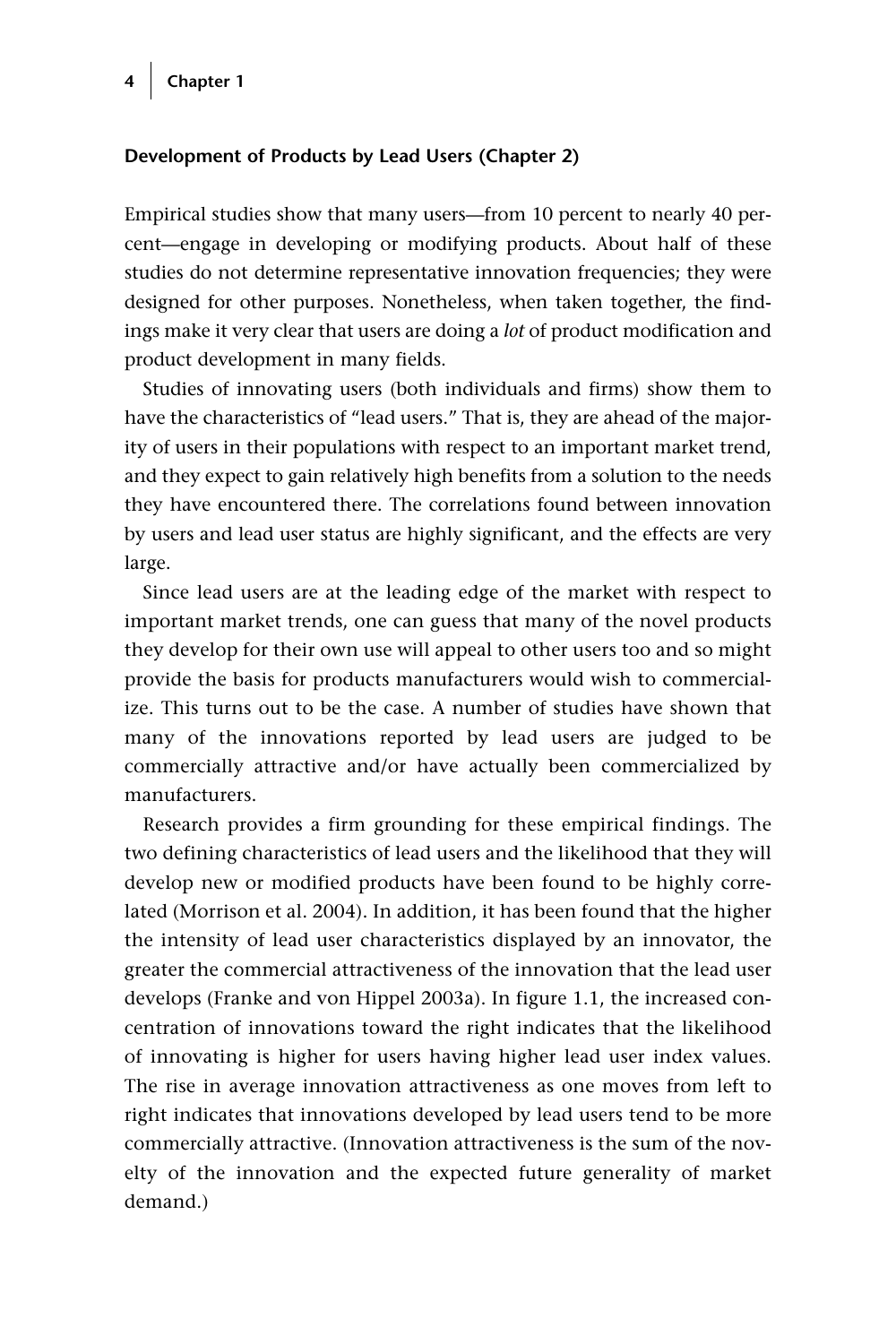

#### **Figure 1.1**

User-innovators with stronger "lead user" characteristics develop innovations having higher appeal in the general marketplace. Estimated OLS function: *Y* = 2.06 + 0.57*x*, where *Y* represents attractiveness of innovation and *x* represents lead-user-ness of respondent. Adjusted  $R^2 = 0.281$ ;  $p = 0.002$ ;  $n = 30$ . Source of data: Franke and von Hippel 2003.

### **Why Many Users Want Custom Products (Chapter 3)**

Why do so many users develop or modify products for their own use? Users may innovate if and as they want something that is not available on the market and are able and willing to pay for its development. It is likely that many users do not find what they want on the market. Meta-analysis of market-segmentation studies suggests that users' needs for products are highly heterogeneous in many fields (Franke and Reisinger 2003).

Mass manufacturers tend to follow a strategy of developing products that are designed to meet the needs of a large market segment well enough to induce purchase from and capture significant profits from a large number of customers. When users' needs are heterogeneous, this strategy of "a few sizes fit all" will leave many users somewhat dissatisfied with the commercial products on offer and probably will leave some users seriously dissatisfied. In a study of a sample of users of the security features of Apache web server software, Franke and von Hippel (2003b) found that users had a very high heterogeneity of need, and that many had a high willingness to pay to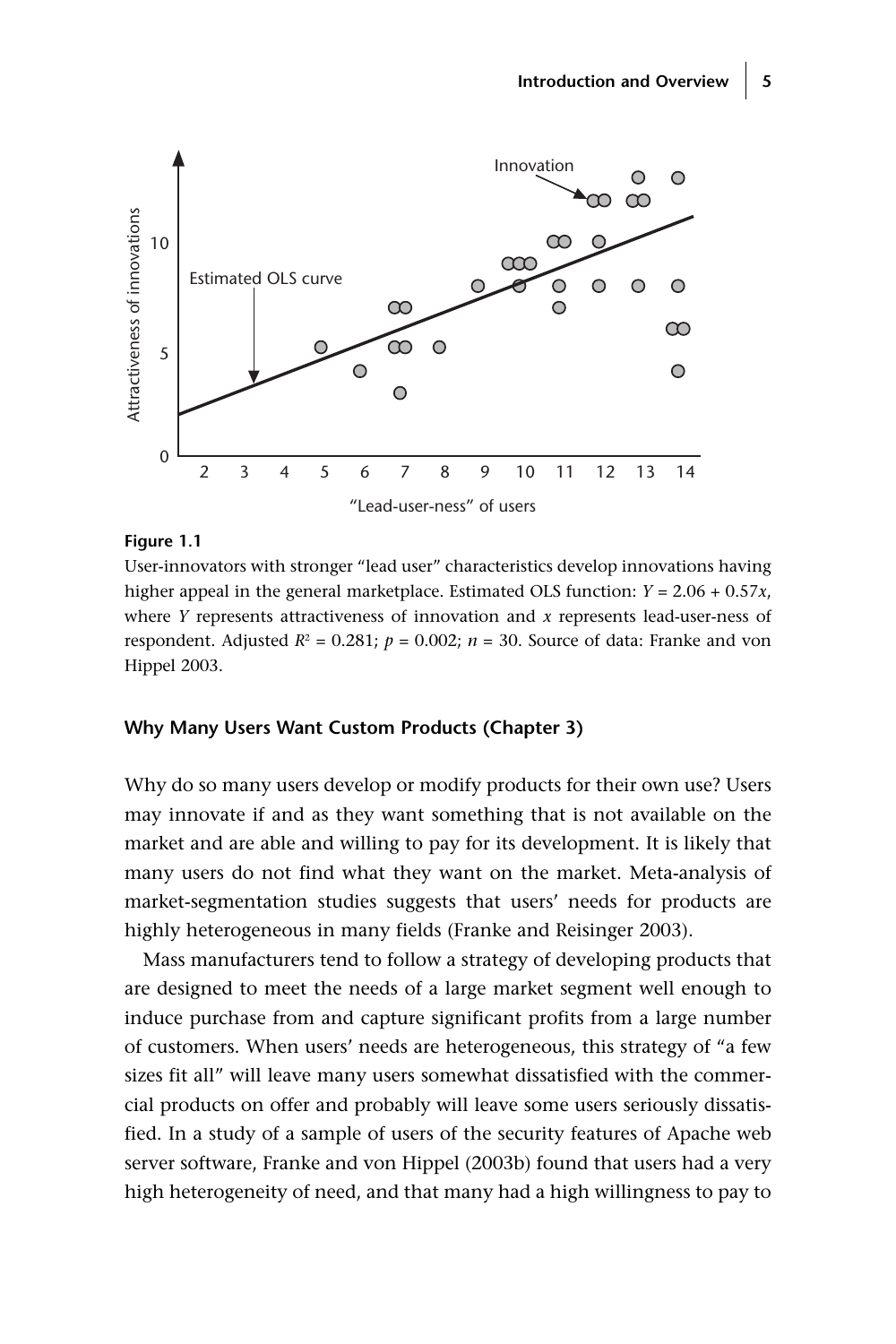get precisely what they wanted. Nineteen percent of the users sampled actually innovated to tailor Apache more closely to their needs. Those who did were found to be significantly more satisfied.

# **Users' Innovate-or-Buy Decisions (Chapter 4)**

Even if many users want "exactly right products" and are willing and able to pay for their development, why do users often do this for themselves rather than hire a custom manufacturer to develop a special just-right product for them? After all, custom manufacturers specialize in developing products for one or a few users. Since these firms are specialists, it is possible that they could design and build custom products for individual users or user firms faster, better, or cheaper than users could do this for themselves. Despite this possibility, several factors can drive users to innovate rather than buy. Both in the case of user firms and in the case of individual user-innovators, agency costs play a major role. In the case of individual user-innovators, enjoyment of the innovation process can also be important.

With respect to agency costs, consider that when a user develops its own custom product that user can be trusted to act in its own best interests. When a user hires a manufacturer to develop a custom product, the situation is more complex. The user is then a principal that has hired the custom manufacturer to act as its agent. If the interests of the principal and the agent are not the same, there will be agency costs. In general terms, agency costs are (1) costs incurred to monitor the agent to ensure that it (or he or she) follows the interests of the principal, (2) the cost incurred by the agent to commit itself not to act against the principal's interest (the "bonding cost"), and (3) costs associated with an outcome that does not fully serve the interests of the principal (Jensen and Meckling 1976). In the specific instance of product and service development, a major divergence of interests between user and custom manufacturer does exist: the user wants to get precisely what it needs, to the extent that it can afford to do so. In contrast, the custom manufacturer wants to lower its development costs by incorporating solution elements it already has or that it predicts others will want in the future—even if by doing so it does not serve its present client's needs as well as it could.

A user wants to preserve its need specification because that specification is chosen to make *that user's* overall solution quality as high as possible at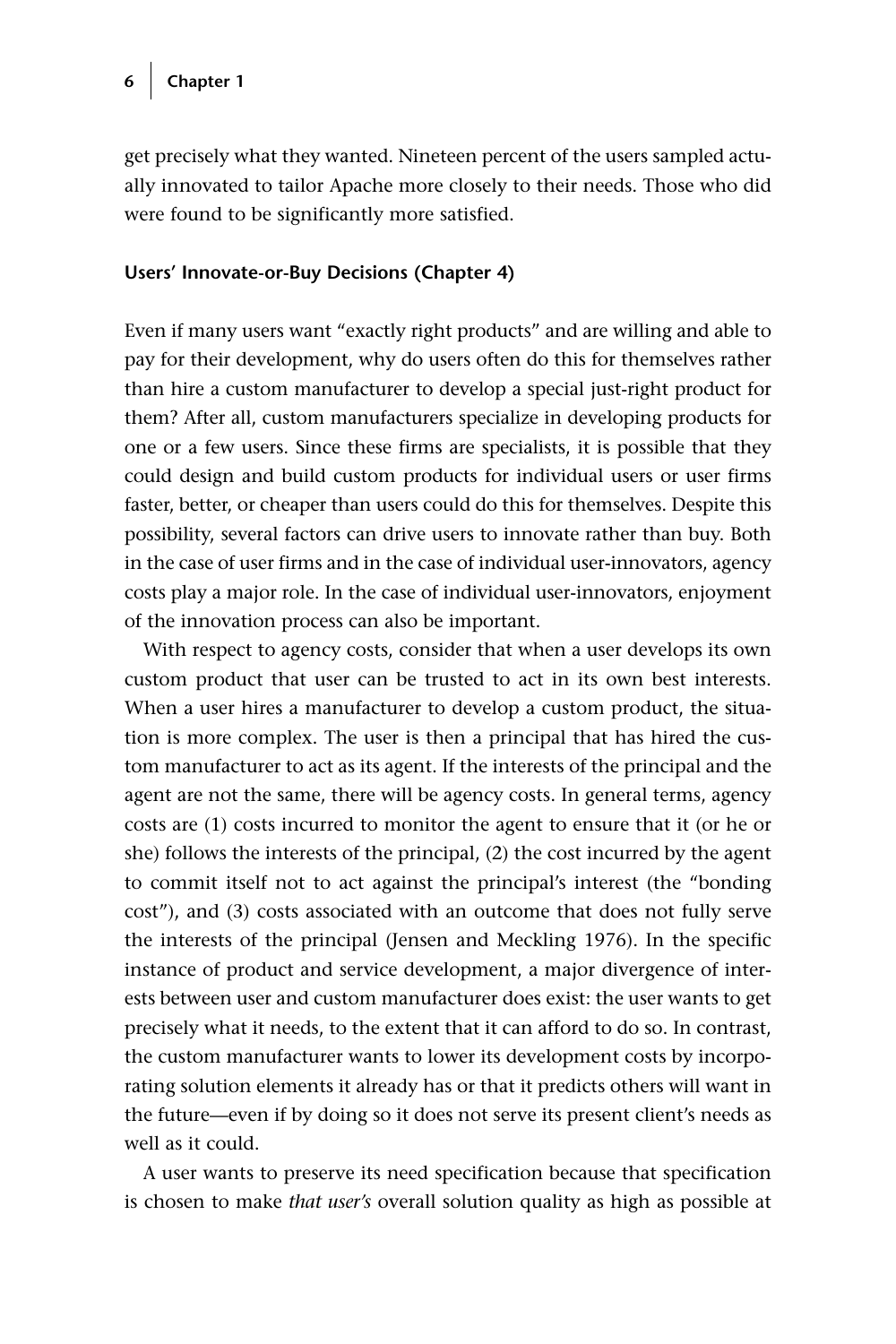the desired price. For example, an individual user may specify a mountainclimbing boot that will precisely fit his unique climbing technique and allow him to climb Everest more easily. Any deviations in boot design will require compensating modifications in the climber's carefully practiced and deeply ingrained climbing technique—a much more costly solution from the user's point of view. A custom boot manufacturer, in contrast, will have a strong incentive to incorporate the materials and processes it has in stock and expects to use in future even if this produces a boot that is not precisely right for the present customer. For example, the manufacturer will not want to learn a new way to bond boot components together even if that would produce the best custom result for one client. The net result is that when one or a few users want something special they will often get the best result by innovating for themselves.

A small model of the innovate-or-buy decision follows. This model shows in a quantitative way that user firms with unique needs will always be better off developing new products for themselves. It also shows that development by manufacturers can be the most economical option when *n* or more user firms want the same thing. However, when the number of user firms wanting the same thing falls between 1 and *n*, manufacturers may not find it profitable to develop a new product for just a few users. In that case, more than one user may invest in developing the same thing independently, owing to market failure. This results in a waste of resources from the point of view of social welfare. The problem can be addressed by new institutional forms, such as the user innovation communities that will be studied later in this book.

Chapter 4 concludes by pointing out that an additional incentive can drive individual user-innovators to innovate rather than buy: they may value the *process* of innovating because of the enjoyment or learning that it brings them. It might seem strange that user-innovators can enjoy product development enough to want to do it themselves—after all, manufacturers pay their product developers to do such work! On the other hand, it is also clear that enjoyment of problem solving is a motivator for many individual problem solvers in at least some fields. Consider for example the millions of crossword-puzzle aficionados. Clearly, for these individuals enjoyment of the problem-solving process rather than the solution is the goal. One can easily test this by attempting to offer a puzzle solver a completed puzzle the very output he or she is working so hard to create. One will very likely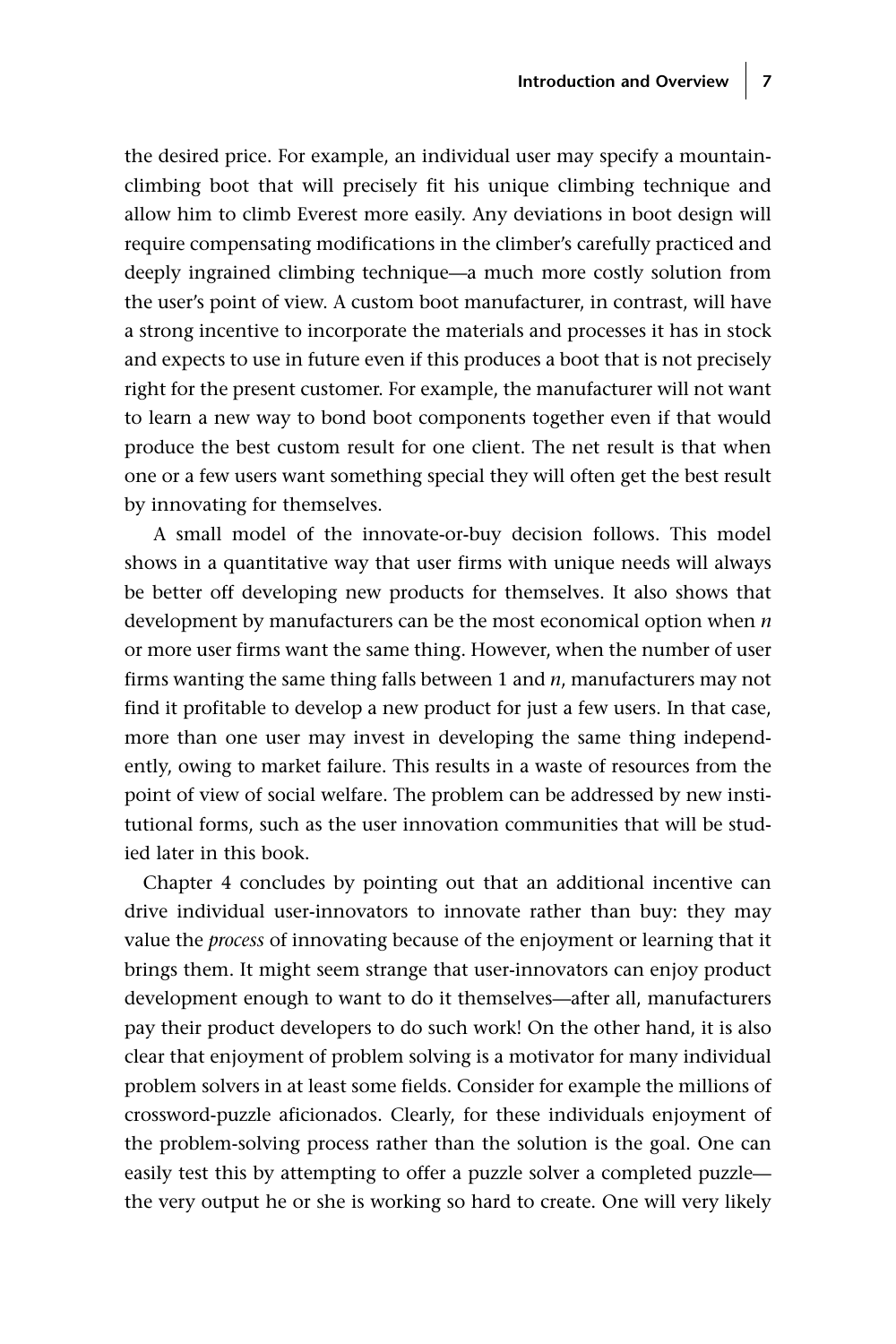be rejected with the rebuke that one should not spoil the fun! Pleasure as a motivator can apply to the development of commercially useful innovations as well. Studies of the motivations of volunteer contributors of code to widely used software products have shown that these individuals too are often strongly motivated to innovate by the joy and learning they find in this work (Hertel et al. 2003; Lakhani and Wolf 2005).

#### **Users' Low-Cost Innovation Niches (Chapter 5)**

An exploration of the basic processes of product and service development show that users and manufacturers tend to develop different *types* of innovations. This is due in part to information asymmetries: users and manufacturers tend to know different things. Product developers need two types of information in order to succeed at their work: need and context-of-use information (generated by users) and generic solution information (often initially generated by manufacturers specializing in a particular type of solution). Bringing these two types of information together is not easy. Both need information and solution information are often very "sticky"—that is, costly to move from the site where the information was generated to other sites. As a result, users generally have a more accurate and more detailed model of their needs than manufacturers have, while manufacturers have a better model of the solution approach in which they specialize than the user has.

When information is sticky, innovators tend to rely largely on information they already have in stock. One consequence of the information asymmetry between users and manufacturers is that users tend to develop innovations that are functionally novel, requiring a great deal of user-need information and use-context information for their development. In contrast, manufacturers tend to develop innovations that are improvements on well-known needs and that require a rich understanding of solution information for their development. For example, firms that use inventory-management systems, such as retailers, tend to be the developers of new approaches to inventory management. In contrast, manufacturers of inventory-management systems and equipment tend to develop improvements to the equipment used to implement these user-devised approaches (Ogawa 1998).

If we extend the information-asymmetry argument one step further, we see that information stickiness implies that information on hand will also differ among *individual* users and manufacturers. The information assets of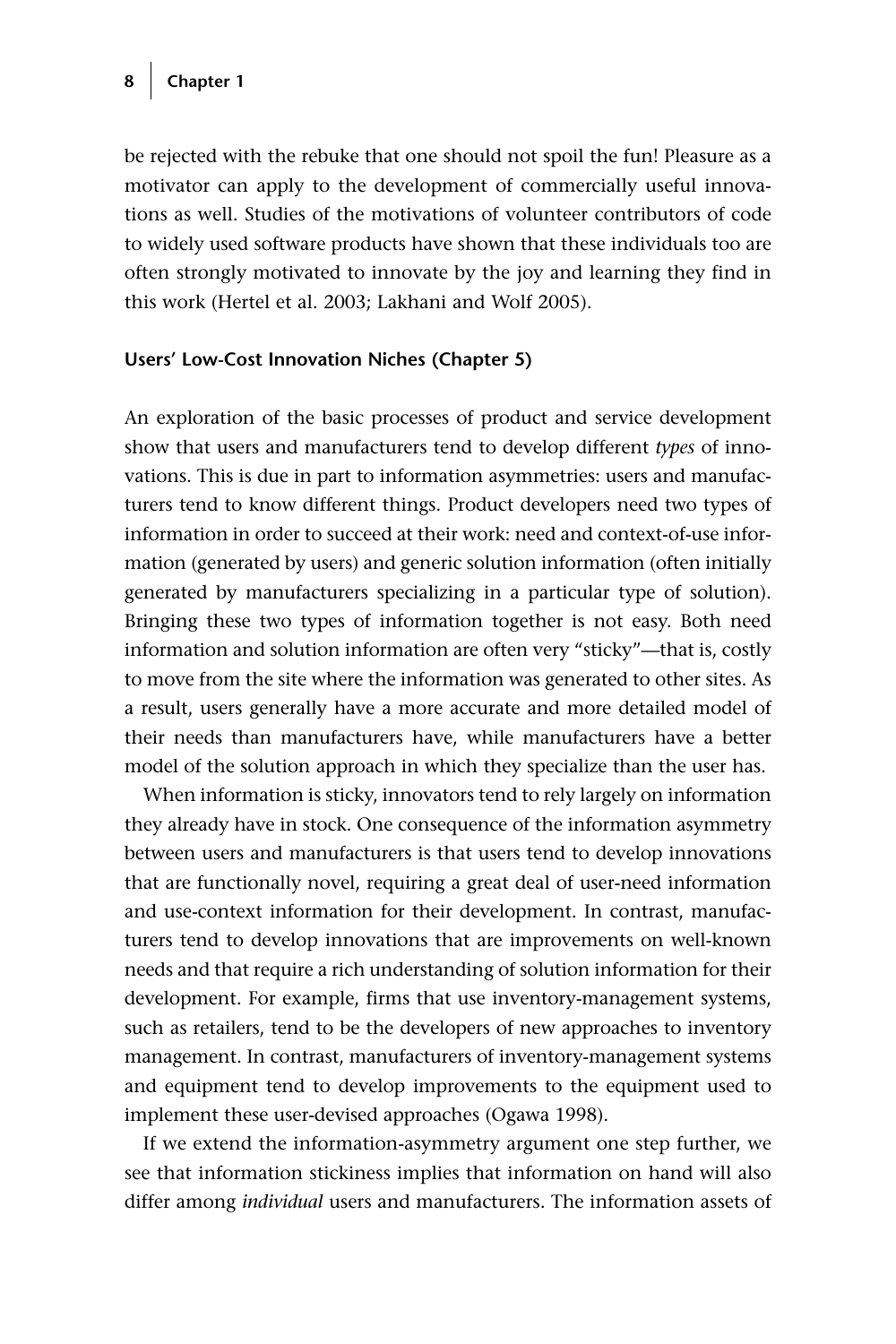some particular user (or some particular manufacturer) will be closest to what is required to develop a particular innovation, and so the cost of developing that innovation will be relatively low for that user or manufacturer. The net result is that user innovation activities will be *distributed* across many users according to their information endowments. With respect to innovation, one user is by no means a perfect substitute for another.

#### **Why Users Often Freely Reveal Their Innovations (Chapter 6)**

The social efficiency of a system in which individual innovations are developed by individual users is increased if users somehow diffuse what they have developed to others. Manufacturer-innovators *partially* achieve this when they sell a product or a service on the open market (partially because they diffuse the product incorporating the innovation, but often not all the information that others would need to fully understand and replicate it). If user-innovators do not somehow also diffuse what they have done, multiple users with very similar needs will have to independently develop very similar innovations—a poor use of resources from the viewpoint of social welfare. Empirical research shows that users often do achieve widespread diffusion by an unexpected means: they often "freely reveal" what they have developed. When we say that an innovator freely reveals information about a product or service it has developed, we mean that all intellectual property rights to that information are voluntarily given up by the innovator, and all interested parties are given access to it—the information becomes a public good.

The empirical finding that users often freely reveal their innovations has been a major surprise to innovation researchers. On the face of it, if a userinnovator's proprietary information has value to others, one would think that the user would strive to prevent free diffusion rather than help others to free ride on what it has developed at private cost. Nonetheless, it is now very clear that individual users and user firms—and sometimes manufacturers—often freely reveal detailed information about their innovations.

The practices visible in "open source" software development were important in bringing this phenomenon to general awareness. In these projects it was clear *policy* that project contributors would routinely and systematically freely reveal code they had developed at private expense (Raymond 1999). However, free revealing of product innovations has a history that began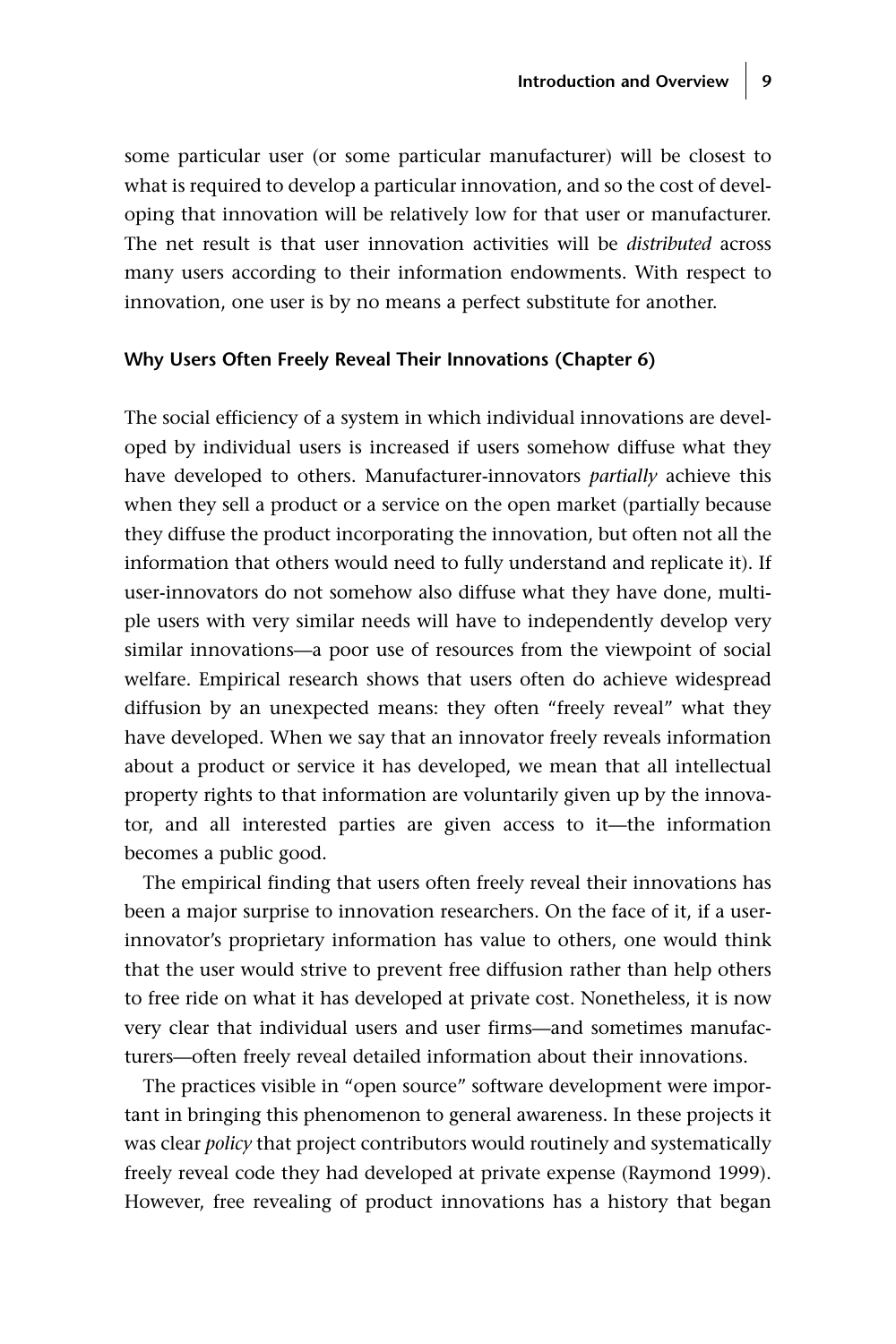long before the advent of open source software. Allen, in his 1983 study of the eighteenth-century iron industry, was probably the first to consider the phenomon systematically. Later, Nuvolari (2004) discussed free revealing in the early history of mine pumping engines. Contemporary free revealing by users has been documented by von Hippel and Finkelstein (1979) for medical equipment, by Lim (2000) for semiconductor process equipment, by Morrison, Roberts, and von Hippel (2000) for library information systems, and by Franke and Shah (2003) for sporting equipment. Henkel (2003) has documented free revealing among manufacturers in the case of embedded Linux software.

Innovators often freely reveal because it is often the best or the only practical option available to them. Hiding an innovation as a trade secret is unlikely to be successful for long: too many generally know similar things, and some holders of the "secret" information stand to lose little or nothing by freely revealing what they know. Studies find that innovators in many fields view patents as having only limited value. Copyright protection and copyright licensing are applicable only to "writings," such as books, graphic images, and computer software.

Active efforts by innovators to freely reveal—as opposed to sullen acceptance—are explicable because free revealing can provide innovators with significant private benefits as well as losses or risks of loss. Users who freely reveal what they have done often find that others then improve or suggest improvements to the innovation, to mutual benefit (Raymond 1999). Freely revealing users also may benefit from enhancement of reputation, from positive network effects due to increased diffusion of their innovation, and from other factors. Being the first to freely reveal a particular innovation can also enhance the benefits received, and so there can actually be a rush to reveal, much as scientists rush to publish in order to gain the benefits associated with being the first to have made a particular advancement.

# **Innovation Communities (Chapter 7)**

Innovation by users tends to be widely distributed rather than concentrated among just a very few very innovative users. As a result, it is important for user-innovators to find ways to combine and leverage their efforts. Users achieve this by engaging in many forms of cooperation. Direct, informal user-to-user cooperation (assisting others to innovate, answering questions,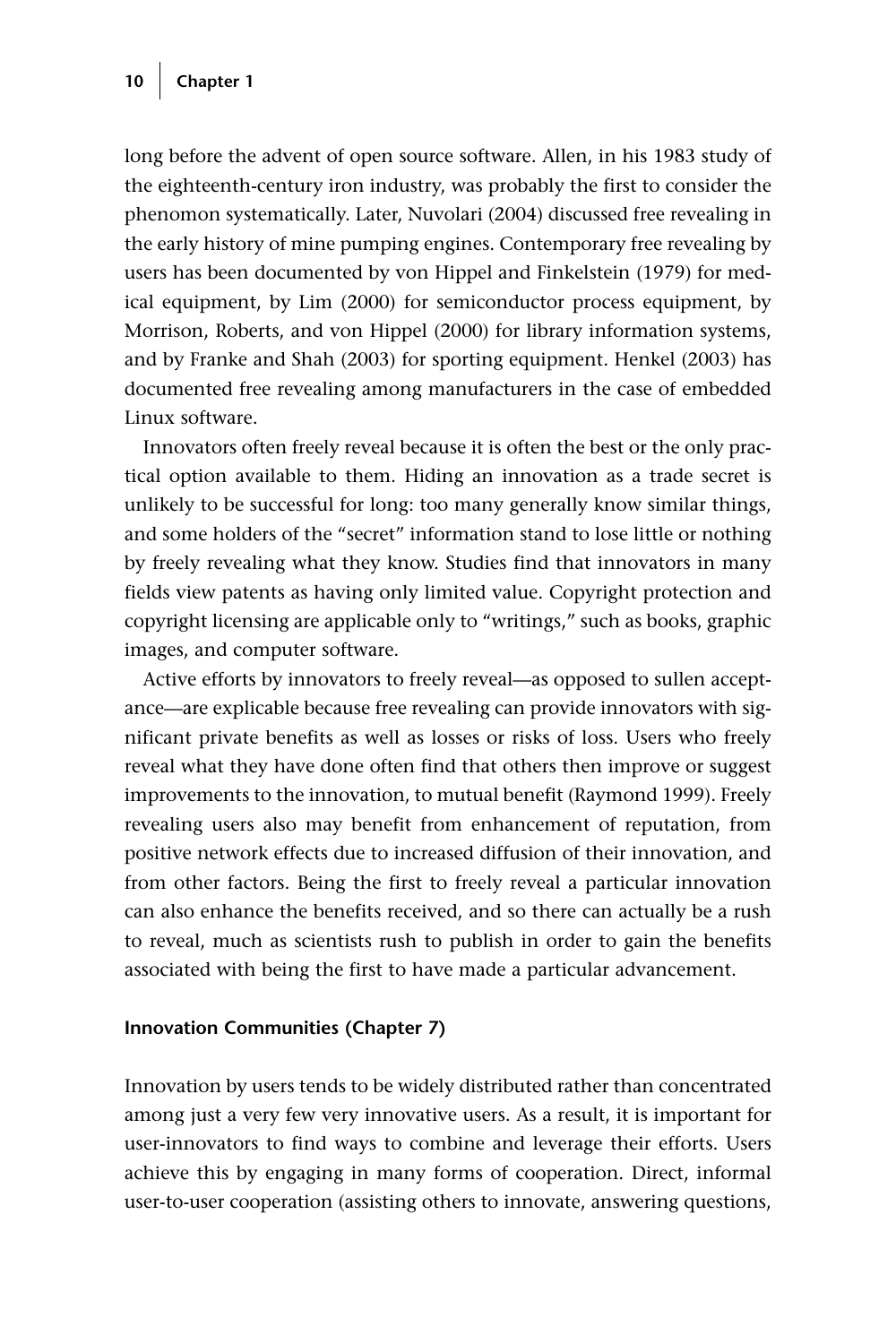and so on) is common. Organized cooperation is also common, with users joining together in networks and communities that provide useful structures and tools for their interactions and for the distribution of innovations. Innovation communities can increase the speed and effectiveness with which users and also manufacturers can develop and test and diffuse their innovations. They also can greatly increase the ease with which innovators can build larger systems from interlinkable modules created by community participants.

Free and open source software projects are a relatively well-developed and very successful form of Internet-based innovation community. However, innovation communities are by no means restricted to software or even to information products, and they can play a major role in the development of physical products. Franke and Shah (2003) have documented the value that user innovation communities can provide to user-innovators developing physical products in the field of sporting equipment. The analogy to open source innovation communities is clear.

The collective or community effort to provide a public good—which is what freely revealed innovations are—has traditionally been explored in the literature on "collective action." However, behaviors seen in extant innovation communities fail to correspond to that literature at major points. In essence, innovation communities appear to be more robust with respect to recruiting and rewarding members than the literature would predict. Georg von Krogh and I attribute this to innovation contributors' obtaining some private rewards that are not shared equally by free riders (those who take without contributing). For example, a product that a userinnovator develops and freely reveals might be perfectly suited to that user-innovator's requirements but less well suited to the requirements of free riders. Innovation communities thus illustrate a "private-collective" model of innovation incentive (von Hippel and von Krogh 2003).

# **Adapting Policy to User Innovation (Chapter 8)**

Is innovation by users a "good thing?" Welfare economists answer such a question by studying how a phenomenon or a change affects social welfare. Henkel and von Hippel (2005) explored the social welfare implications of user innovation. They found that, relative to a world in which only manufacturers innovate, social welfare is very probably increased by the presence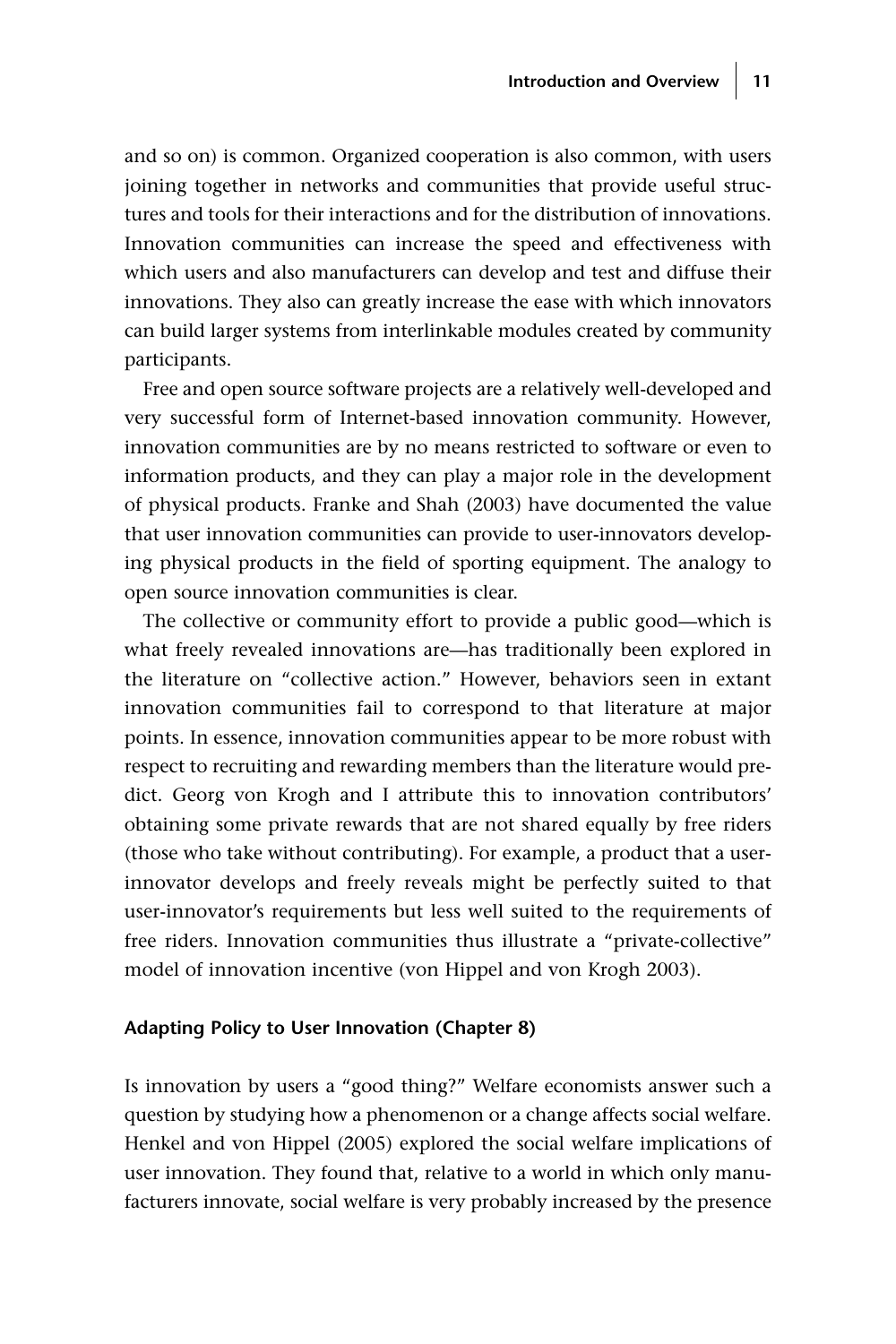of innovations freely revealed by users. This finding implies that policy making should support user innovation, or at least should ensure that legislation and regulations do not favor manufacturers at the expense of userinnovators.

The transitions required of policy making to achieve neutrality with respect to user innovation vs. manufacturer innovation are significant. Consider the impact on open and distributed innovation of past and current policy decisions. Research done in the past 30 years has convinced many academics that intellectual property law is sometimes or often not having its intended effect. Intellectual property law was intended to increase the amount of innovation investment. Instead, it now appears that there are economies of scope in both patenting and copyright that allow firms to use these forms of intellectual property law in ways that are directly opposed to the intent of policy makers and to the public welfare. Major firms can invest to develop large portfolios of patents. They can then use these to create "patent thickets"—dense networks of patent claims that give them plausible grounds for threatening to sue across a wide range of intellectual property. They may do this to prevent others from introducing a superior innovation and/or to demand licenses from weaker competitors on favorable terms (Shapiro 2001). Movie, publishing, and software firms can use large collections of copyrighted work to a similar purpose (Benkler 2002). In view of the distributed nature of innovation by users, with each tending to create a relatively small amount of intellectual property, users are likely to be disadvantaged by such strategies.

It is also important to note that users (and manufacturers) tend to build prototypes of their innovations economically by modifying products already available on the market to serve a new purpose. Laws such as the (US) Digital Millennium Copyright Act, intended to prevent consumers from illegally copying protected works, also can have the unintended side effect of preventing users from modifying products that they purchase (Varian 2002). Both fairness and social welfare considerations suggest that innovation-related policies should be made neutral with respect to the sources of innovation.

It may be that current impediments to user innovation will be solved by legislation or by policy making. However, beneficiaries of existing law and policy will predictably resist change. Fortunately, a way to get around some of these problems is in the hands of innovators themselves. Suppose many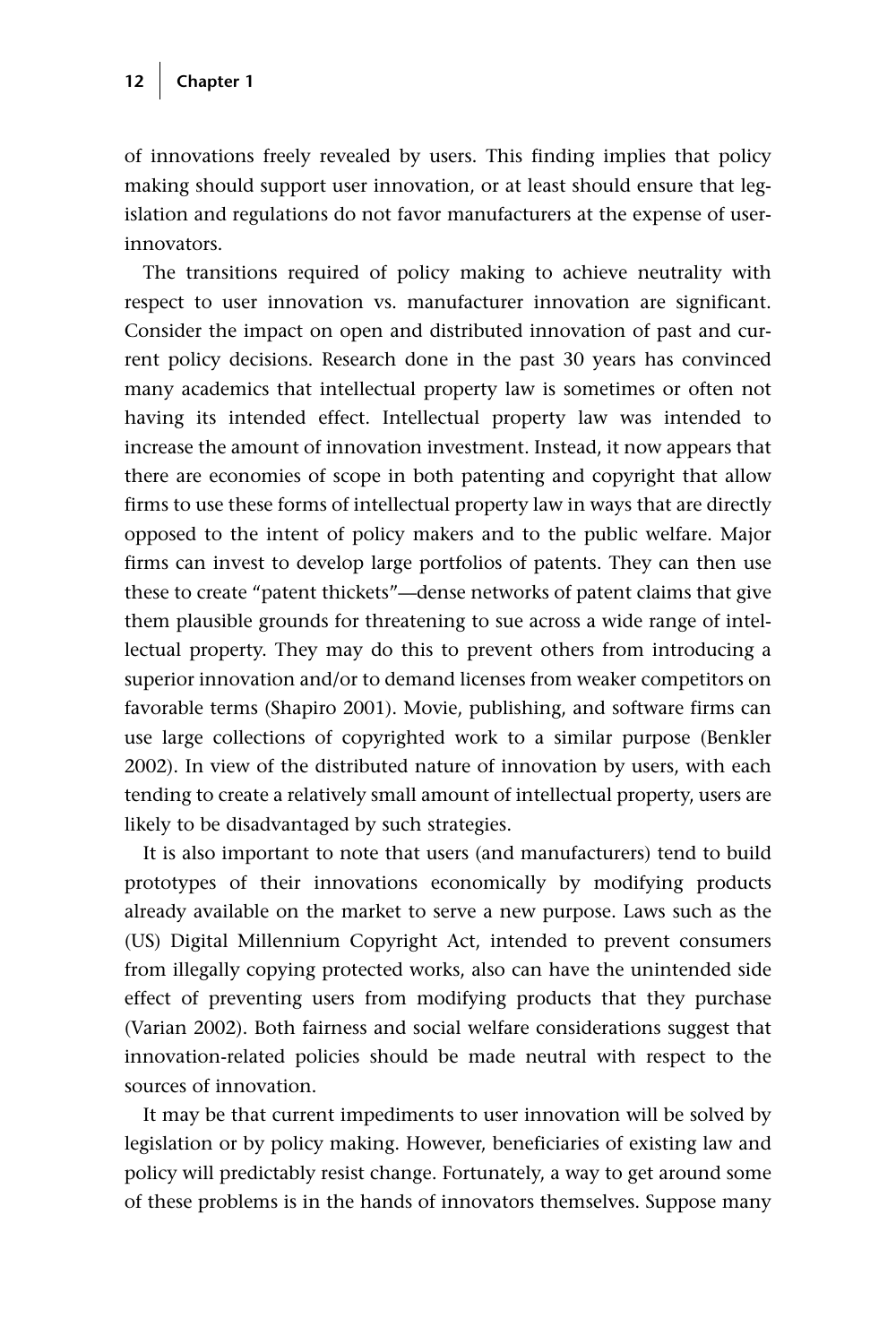innovators in a particular field decide to freely reveal what they have developed, as they often have reason to do. In that case, users can collectively create an information commons (a collection of information freely available to all) containing substitutes for some or a great deal of information now held as private intellectual property. Then user-innovators can work around the strictures of intellectual property law by simply using these freely revealed substitutes (Lessig 2001). This is essentially what is happening in the field of software. For many problems, user-innovators in that field now have a choice between proprietary, closed software provided by Microsoft and other firms and open source software that they can legally download from the Internet and legally modify to serve their own specific needs.

Policy making that levels the playing field between users and manufacturers will force more rapid change onto manufacturers but will by no means destroy them. Experience in fields where open and distributed innovation processes are far advanced show how manufacturers can and do adapt. Some, for example, learn to supply proprietary platform products that offer user-innovators a framework upon which to develop and use their improvements.

# **Democratizing Innovation (Chapter 9)**

Users' ability to innovate is improving *radically* and *rapidly* as a result of the steadily improving quality of computer software and hardware, improved access to easy-to-use tools and components for innovation, and access to a steadily richer innovation commons. Today, user firms and even individual hobbyists have access to sophisticated programming tools for software and sophisticated CAD design tools for hardware and electronics. These information-based tools can be run on a personal computer, and they are rapidly coming down in price. As a consequence, innovation by users will continue to grow even if the degree of heterogeneity of need and willingness to invest in obtaining a precisely right product remains constant.

Equivalents of the innovation resources described above have long been available within corporations to a few. Senior designers at firms have long been supplied with engineers and designers under their direct control, and with the resources needed to quickly construct and test prototype designs. The same is true in other fields, including automotive design and clothing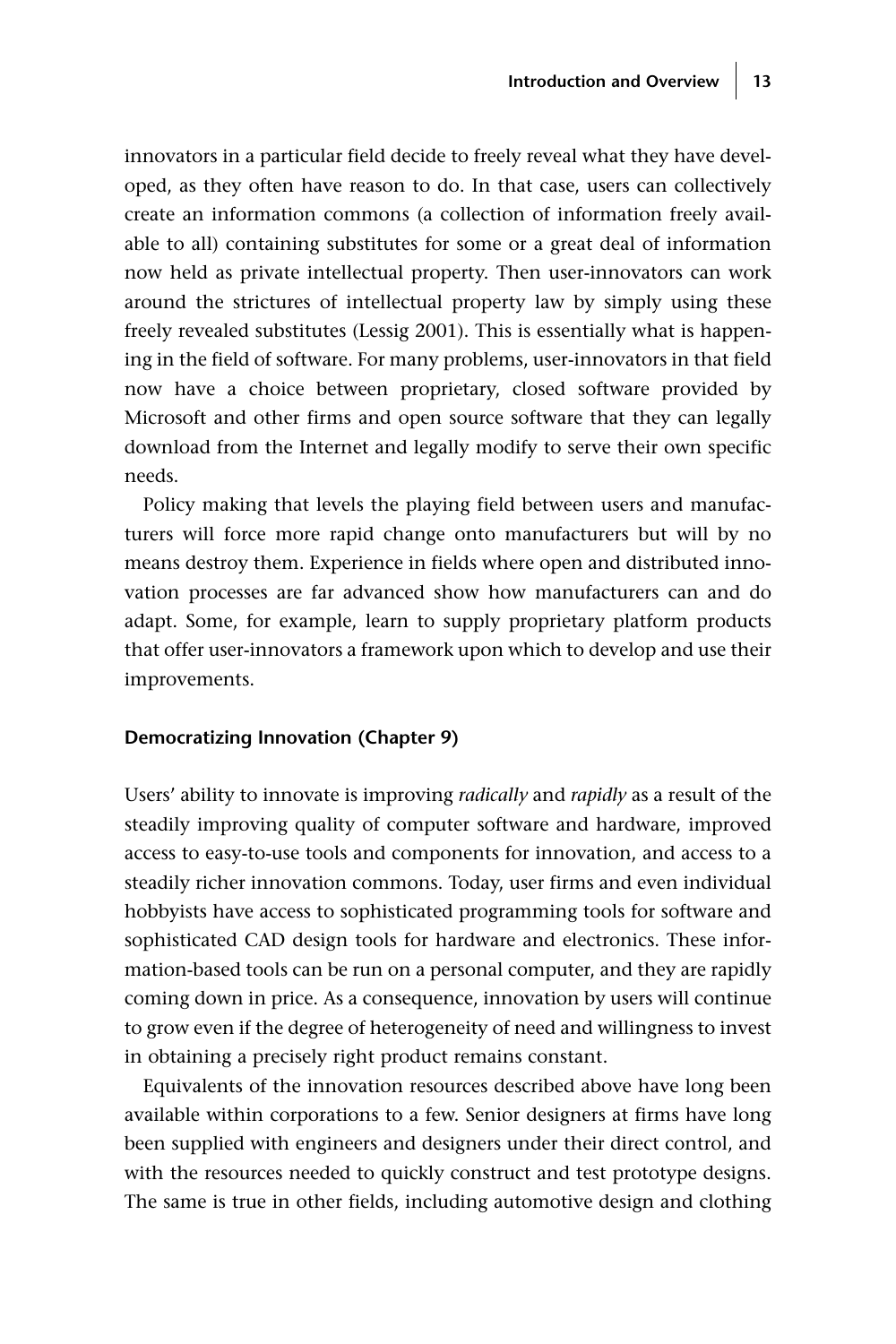design: just think of the staffs of engineers and modelmakers supplied so that top auto designers can quickly realize and test their designs.

But if, as we have seen, the information needed to innovate in important ways is widely distributed, the traditional pattern of concentrating innovation-support resources on a few individuals is hugely inefficient. High-cost resources for innovation support cannot efficiently be allocated to "the right people with the right information:" it is very difficult to know who these people may be before they develop an innovation that turns out to have general value. When the cost of high-quality resources for design and prototyping becomes very low (the trend we have described), these resources can be diffused very widely, and the allocation problem diminishes in significance. The net result is and will be to democratize the opportunity to create.

On a level playing field, users will be an increasingly important source of innovation and will increasingly substitute for or complement manufacturers' innovation-related activities. In the case of information products, users have the possibility of largely or completely doing without the services of manufacturers. Open source software projects are object lessons that teach us that users can create, produce, diffuse, provide user field support for, update, and use complex products by and for themselves in the context of user innovation communities. In physical product fields, product development by users can evolve to the point of largely or totally supplanting product development—but not product manufacturing—by manufacturers. (The economies of scale associated with manufacturing and distributing physical products give manufacturers an advantage over "do-it-yourself" users in those activities.)

The evolving pattern of the locus of product development in kitesurfing illustrates how users can displace manufacturers from the role of product developer. In that industry, the collective product-design and testing work of a user innovation community has clearly become superior in both quality and quantity relative to the levels of in-house development effort that manufacturers of kitesurfing equipment can justify. Accordingly, manufacturers of such equipment are increasingly shifting away from product design and focusing on producing product designs first developed and tested by user innovation communities.

How can or should manufacturers adapt to users' encroachment on elements of their traditional business activities? There are three general possi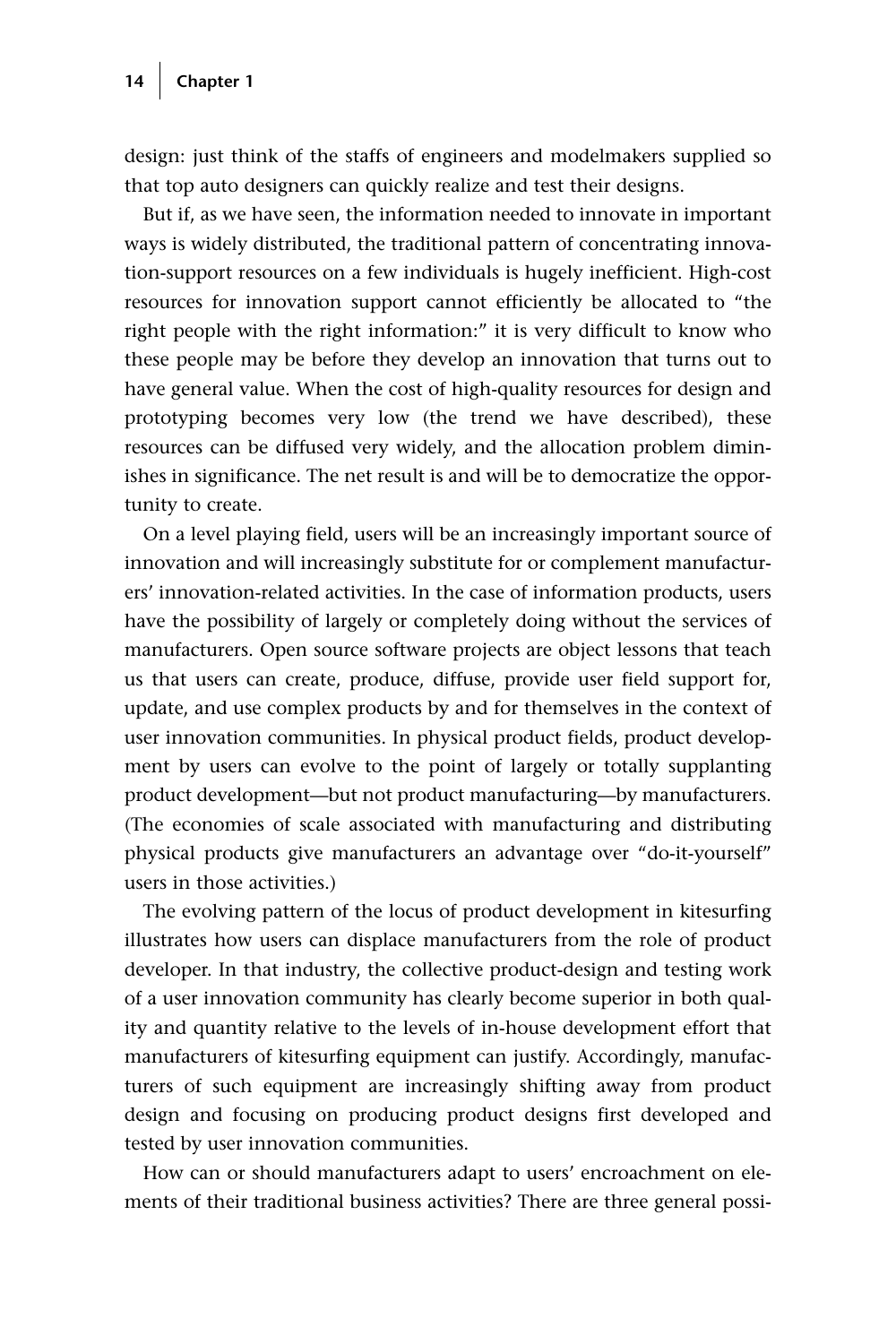bilities: (1) Produce user-developed innovations for general commercial sale and/or offer custom manufacturing to specific users. (2) Sell kits of productdesign tools and/or "product platforms" to ease users' innovation-related tasks. (3) Sell products or services that are complementary to user-developed innovations. Firms in fields where users are already very active in product design are experimenting with all these possibilities.

### **Application: Searching for Lead User Innovations (Chapter 10)**

Manufacturers design their innovation processes around the way they think the process works. The vast majority of manufacturers still think that product development and service development are always done by manufacturers, and that their job is always to find a need and fill it rather than to sometimes find and commercialize an innovation that lead users have already developed. Accordingly, manufacturers have set up market-research departments to explore the needs of users in the target market, productdevelopment groups to think up suitable products to address those needs, and so forth. The needs and prototype solutions of lead users—if encountered at all—are typically rejected as outliers of no interest. Indeed, when lead users' innovations do enter a firm's product line—and they have been shown to be the actual source of many major innovations for many firms they typically arrive with a lag and by an unconventional and unsystematic route. For example, a manufacturer may "discover" a lead user innovation only when the innovating user firm contacts the manufacturer with a proposal to produce its design in volume to supply its own in-house needs. Or sales or service people employed by a manufacturer may spot a promising prototype during a visit to a customer's site.

Modification of firms' innovation processes to *systematically* search for and further develop innovations created by lead users can provide manufacturers with a better interface to the innovation process as it actually works, and so provide better performance. A natural experiment conducted at 3M illustrates this possibility. Annual sales of lead user product ideas generated by the average lead user project at 3M were conservatively forecast by management to be more than 8 times the sales forecast for new products developed in the traditional manner—\$146 million versus \$18 million per year. In addition, lead user projects were found to generate ideas for new product lines, while traditional market-research methods were found to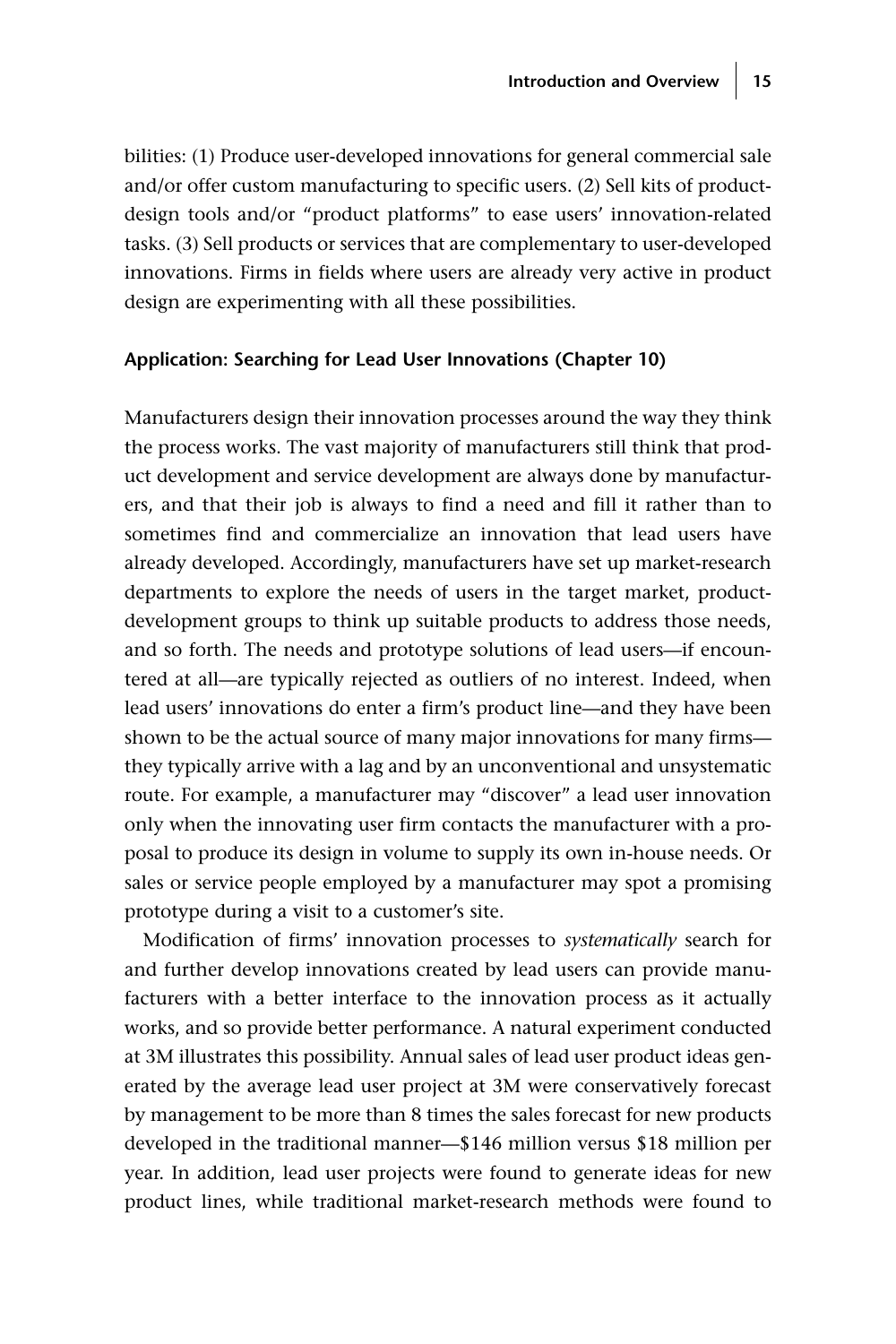produce ideas for incremental improvements to existing product lines. As a consequence, 3M divisions funding lead user project ideas experienced their highest rate of major product line generation in the past 50 years (Lilien et al. 2002).

# **Application: Toolkits for User Innovation and Custom Design (Chapter 11)**

Firms that understand the distributed innovation process and users' roles in it can *change* factors affecting lead user innovation and so affect its rate and direction in ways they value. Toolkits for user innovation custom design offer one way of doing this. This approach involves partitioning product-development and service-development projects into solutioninformation-intensive subtasks and need-information-intensive subtasks. Need-intensive subtasks are then assigned to users along with a kit of tools that enable them to effectively execute the tasks assigned to them. The resulting co-location of sticky information and problem-solving activity makes innovation within the solution space offered by a particular toolkit cheaper for users. It accordingly attracts them to the toolkit and so influences what they develop and how they develop it. The custom semiconductor industry was an early adopter of toolkits. In 2003, more than \$15 billion worth of semiconductors were produced that had been designed using this approach.

Manufacturers that adopt the toolkit approach to supporting and channeling user innovation typically face major changes in their business models, and important changes in industry structure may also follow. For example, as a result of the introduction of toolkits to the field of semiconductor manufacture, custom semiconductor manufacturers—formerly providers of both design and manufacturing services to customers—lost much of the work of custom product design to customers. Many of these manufacturers then became specialist silicon foundries, supplying production services primarily. Manufacturers may or may not wish to make such changes. However, experience in fields where toolkits have been deployed shows that customers tend to prefer designing their own custom products with the aid of a toolkit over traditional manufacturer-centric development practices. As a consequence, the only real choice for manufacturers in a field appropriate to the deployment of toolkits may be whether to lead or to follow in the transition to toolkits.